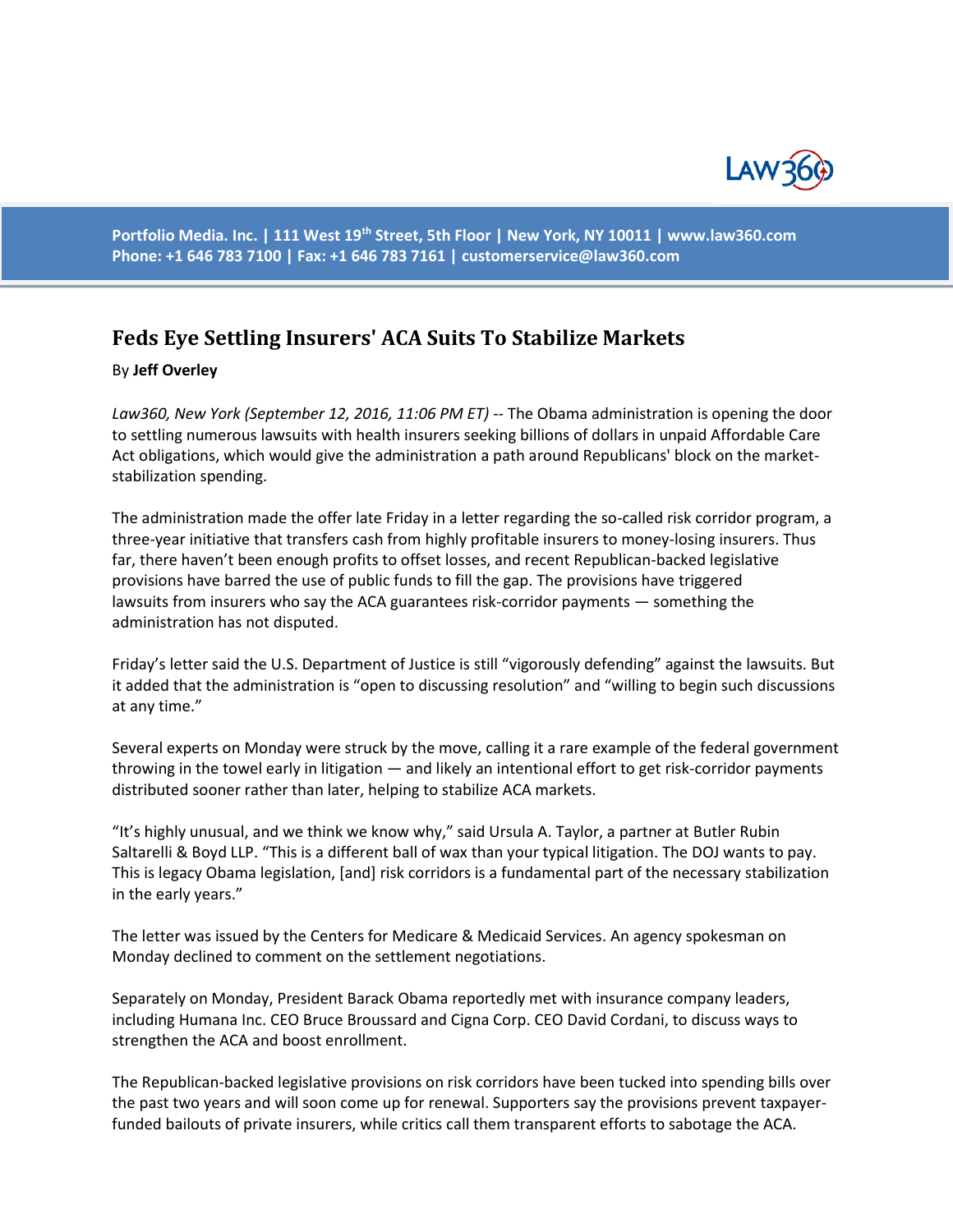On Monday, conservative observers quickly attacked the potential settlements, describing them as an end-run around Congress' power of the purse. As one example, the conservative-leaning National Review published a column headlined, "Another Illegal Obamacare Bailout Appears to Be on the Way."

Roughly a half-dozen lawsuits over the risk-corridor shortfall have been filed by various insurers, including Health Republic Insurance Co., Highmark Inc. and Blue Cross and Blue Shield of North Carolina. It's not clear precisely how much money could be owed, but payouts fell short by \$2.5 billion in the program's first year alone.

Any settlement money would likely come from the government's so-called Judgment Fund, a permanent and open-ended account for paying government obligations that are not otherwise covered by congressional appropriations.

Timothy Jost, an ACA expert at the Washington and Lee University School of Law, said Monday that regulators have fairly broad leeway to tap the Judgment Fund for settlement costs.

"There are some conditions that need to be met … but basically agencies decide whether to settle," Jost said.

Although the administration has been pushing back against the lawsuits, it does not dispute that the insurers are owed money. Instead, it contends that their suits are premature and must await the last risk-corridor payment cycle in 2017.

Many observers have been skeptical of that defense, saying it would defy common sense to think that payments meant to provide early stability for the ACA could be postponed for years while insurers are abandoning ACA marketplaces or collapsing altogether.

"We don't think it's a strong case objectively to defend," Butler Rubin partner Jason S. Dubner said.

It is true that the administration could dispute its obligation to fund risk corridors. But some experts doubt that such arguments would fly, noting that the ACA says the government "shall pay" insurers under the risk corridor program.

"They don't deny liability here, and I don't think they can," Jost said. "This is clearly an obligation of the federal government if you read the statute."

If the government doubts its case, then it may see no reason to drag out cases and thereby delay payments that could benefit the ACA.

"There's nothing wrong with settling a lawsuit that you believe you should lose," University of Michigan Law School professor Nicholas Bagley said on Monday.

Risk-corridor payments were underfunded by almost 90 percent for 2014. In Friday's letter, CMS announced that all collections meant for 2015 payments would be redirected toward covering the unpaid amounts for 2014.

The settlement overture raises a number of new questions, including what terms CMS is prepared to offer, how long negotiations might take and whether additional lawsuits will be filed by insurers looking